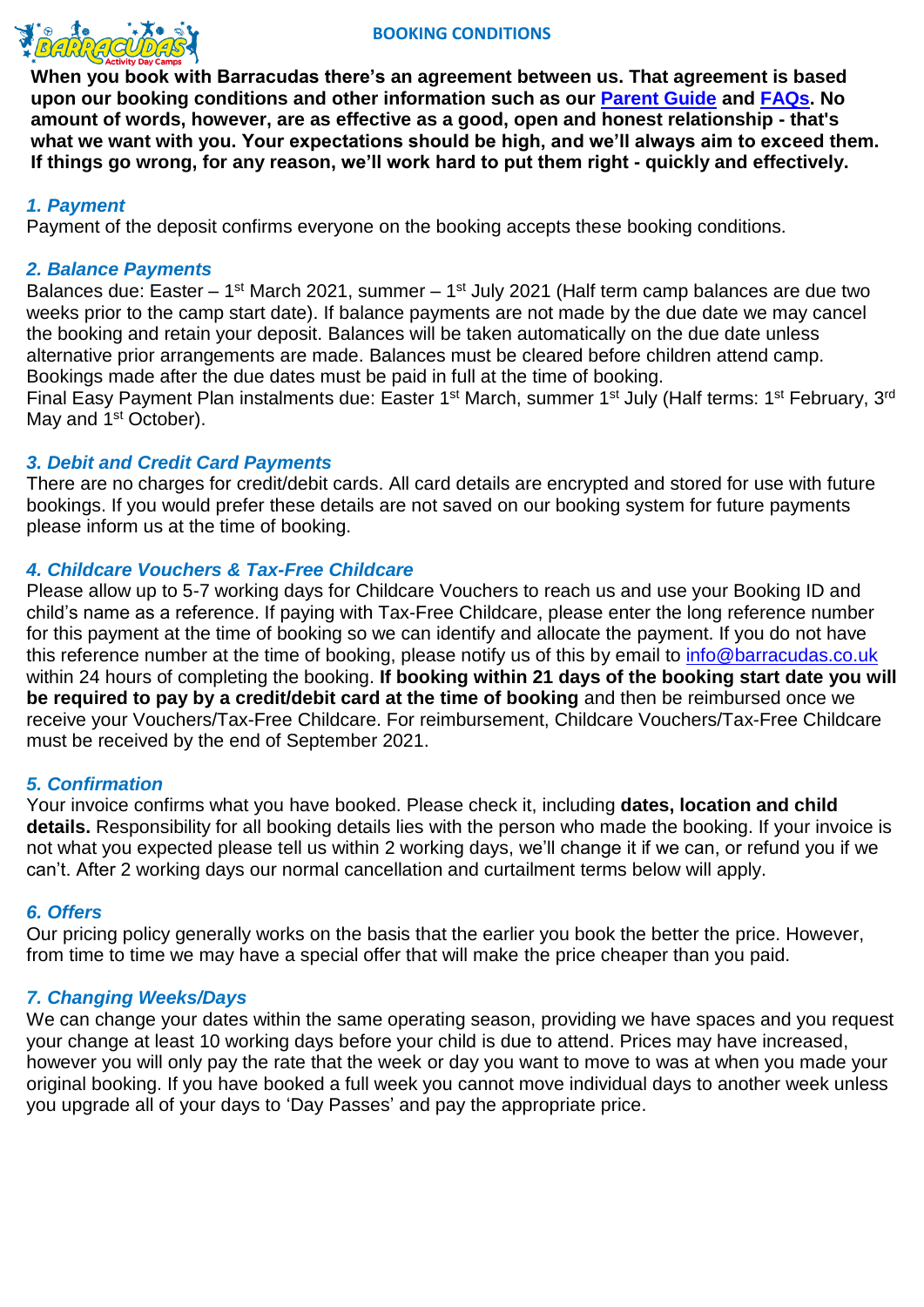*8. Cancellations and Curtailment (\*For additional COVID-19 terms, please see Clause 10)* **You will only receive refunds for cancellations if you have taken out the Customer Protection Plan (CPP).** Without CPP you will not receive a refund or credit for any part of your payment under any circumstances\*. Where the full balance has not yet been paid and part of a booking is cancelled, the deposit for this part will be retained and not used as part payment towards the remaining balance of this or other bookings.

# *9. Customer Protection Plan (CPP)*

CPP should be taken at the time of making the original booking. You can add it within 14 days of booking, but not less than 7 days before your child is due to start camp. You can select which weeks are covered but not individual days. We advise you take out CPP for your whole booking. **With CPP you may cancel, for any reason, up to the last working day before your child's first day** in any given week and you will receive back everything you paid except the CPP premium.

You may cancel part of your booking, but only full days if you have booked Day Passes and whole weeks if you have booked fixed weeks. If you need to cancel part of a week booking, the remaining days will be charged at the Day Pass rate. Refunds are not given on a pro rata basis for days cancelled from a week booking. If you have booked days/weeks as part of a multi week/day promotion, and then cancel one or more of the child/weeks, meaning the multi week/day price no longer applies, the price will revert to the single child/week rate.

**Once your child has attended their first day in any given week, CPP ONLY covers for illness\*** and in accordance with the following terms: (\*For COVID-19 illness please see further details in Clause 10) **Where illness is validated by a Doctors' Note/Appt. Card**, we will firstly aim to make up the missed day/s later in the season. Where not possible, you can claim a pro rata refund, less the CPP premium. (We do not charge any administration fee but some GP practices may charge you to issue a note.) **Where illness cannot be validated with a Doctors' Note/Appt. card**, you will need to complete a Barracudas claim form with further details. Please notify us of the absence on the day, then download the claim form from our website under the [FAQs.](https://www.barracudas.co.uk/faqs/) Once we have received the completed form, we will process the claim within 2 weeks. In these cases, we will firstly aim to make up any missed days later in the season if possible, or alternatively issue a credit note or a refund, depending on your preference, for the pro-rata amount.

**For curtailments for any reason other than illness**, (including bookings without CPP) refunds, credit notes or extra days will not be given under any circumstances. CPP claims must be submitted to Central Office for consideration within 14 days of the last day of camp in the given season for which you require the refund.

# *10. COVID-19*

# **Cancellation of Camp**

In the event a camp cannot proceed due to the COVID-19 pandemic, you will be able to claim a refund or a credit note, depending on your preference, regardless of whether your booking has CPP cover.

# **Non-attendance due to COVID-19**

In accordance with National guidance, parents must be ready and willing to engage with the NHS Test and Trace process. If your child displays symptoms, you must book a test, report to camp any positive result and self-isolate as required. We are obliged to report any positive cases of COVID-19 to Ofsted.

Should your child not be able to attend camp due to testing positive for COVID-19 or required selfisolation you will be able to claim a refund or credit note, depending on your preference, if your booking has the CPP cover. Without CPP, you will only be able to claim a credit note.

# **Camp request for isolation**

If there is a confirmed case of COVID-19 at camp, we may have to ask your child to isolate if advised by NHS Test and Trace that it is necessary. In the event that this happens we will issue you with a refund or a credit note, depending on your preference, regardless of whether your booking has CPP cover.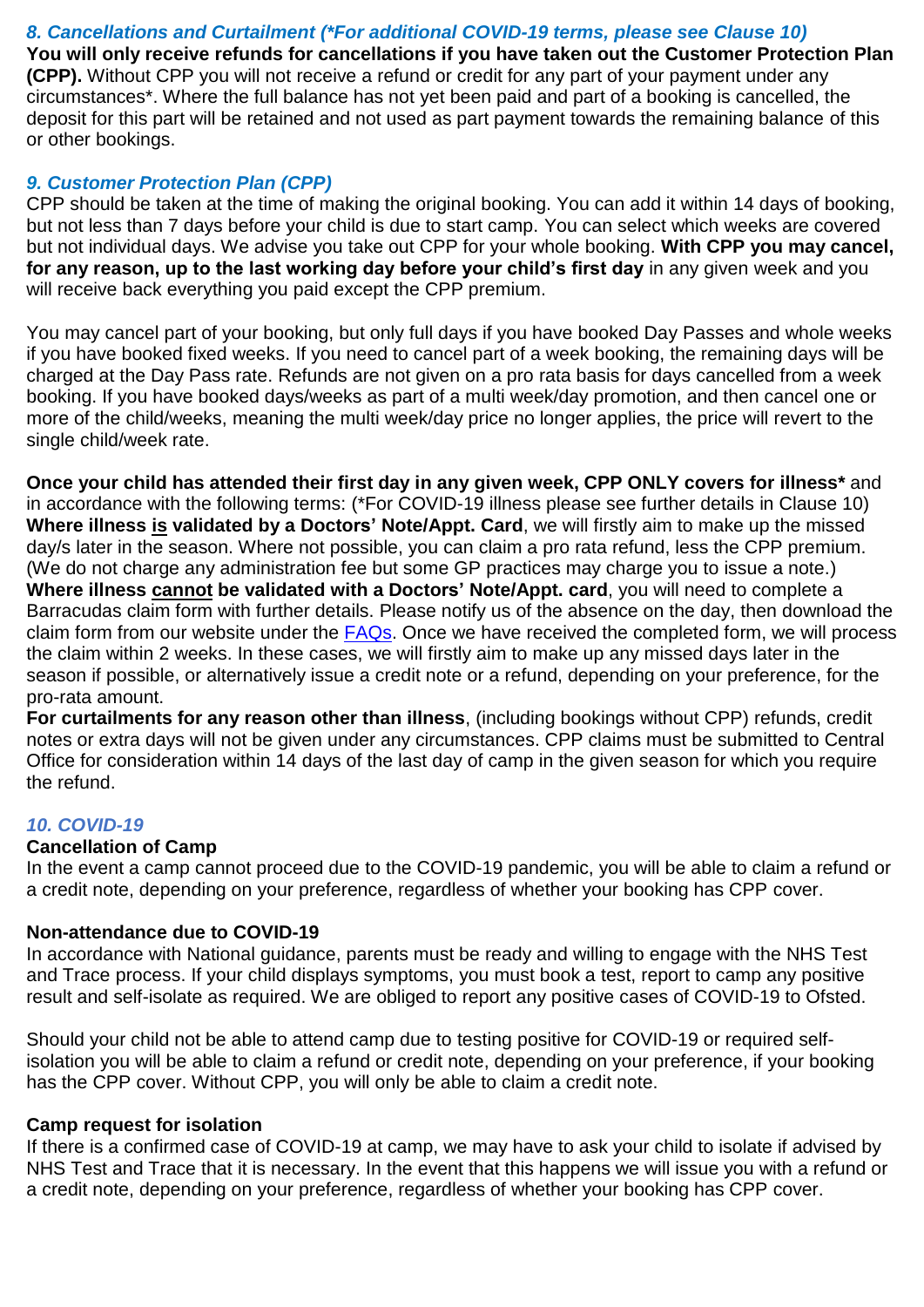# *11. Photography / Video footage*

We may take photographs and video footage at camp to use for training and promotional purposes. Where possible, we will post these to our social media platforms for you to view, but please note we cannot guarantee your child will appear on these. To exclude your child, we must be informed via the Essential Information form before your child begins at camp.

# *12. Health and Safety*

In order to maintain appropriate standards of Health and Safety, children with certain medical or physical conditions or those who cannot demonstrate the required skill competence may not be allowed to participate in some activities. In such cases we will always provide alternative activities.

**Relating to the COVID-19 pandemic**, parents/carers will be asked to confirm (via the Essential Information form) prior to attendance that their child has not been asked to self-isolate by NHS Test and Trace, had symptoms or a positive test result over the previous 10 days, had contact with someone that has had symptoms or a positive test result over the previous 14 days or returned from a country not on the travel corridors list in the past 14 days.

# *13. Your Child's Information*

**At the time of booking** full and accurate information about the child's DOB, medical, physical or behavioural needs, or any other additional needs, must be provided. Failure to do so may result in the child being excluded from certain activities. In some circumstances we may have to cancel the booking and no refund will be paid.

**On the first day at camp** each season a completed, signed and printed Essential Information form must be handed in directly to the camp. Without this form, we **cannot** accept children onto camp. All information given will be treated in complete confidence.

# *14. Child Protection*

Barracudas' staff have a duty to respond if they suspect a child may be suffering from or makes a disclosure about abuse. In this event staff will contact the relevant local authority and act on their advice.

### *15. Staff Ratio*

Barracudas' ratio of staff to children exceeds all statutory requirements. The actual ratio varies between [activities, age](https://www.barracudas.co.uk/activities/) groups and camps. Barracudas does not offer any higher staff:child ratio than 1:8, irrespective of any child's specific needs.

# *16. Liability and Personal Property*

Barracudas does not accept liability for personal injury or the death of any person unless directly caused by the proven negligence of the company or its servants, in this event our liability insurance provides cover of up to £10 million. Barracudas will not take responsibility for the loss or damage of any items of personal property brought onto the camp and neither the CPP nor our insurance covers personal items. Our [Parent Guide](../Downloads/parent-information-guide%20(1).pdf) contains further information about what should/not be brought to camp (including mobile phones) and details our Lost Property Policy.

# *17. Exclusions and Late Collection*

Barracudas reserves the right to exclude any child for any reason at its absolute discretion, including persistent late collection; we are only registered to have children on site until 6pm. No refund will be made for days missed and no compensation will be made for any other costs or losses incurred as a result. Please note; where children are collected after 6pm we will automatically apply a 'Late' fee of £5 per 5 minutes to your account.

### *18. Programme and Activities*

From time to time we may need to amend our activities, services, dates and venues for reasons within or outside our control, including events of Force Majeure. In these circumstances, parents may choose to transfer to another Barracudas site and/or alternative dates as advertised at that time by Barracudas,